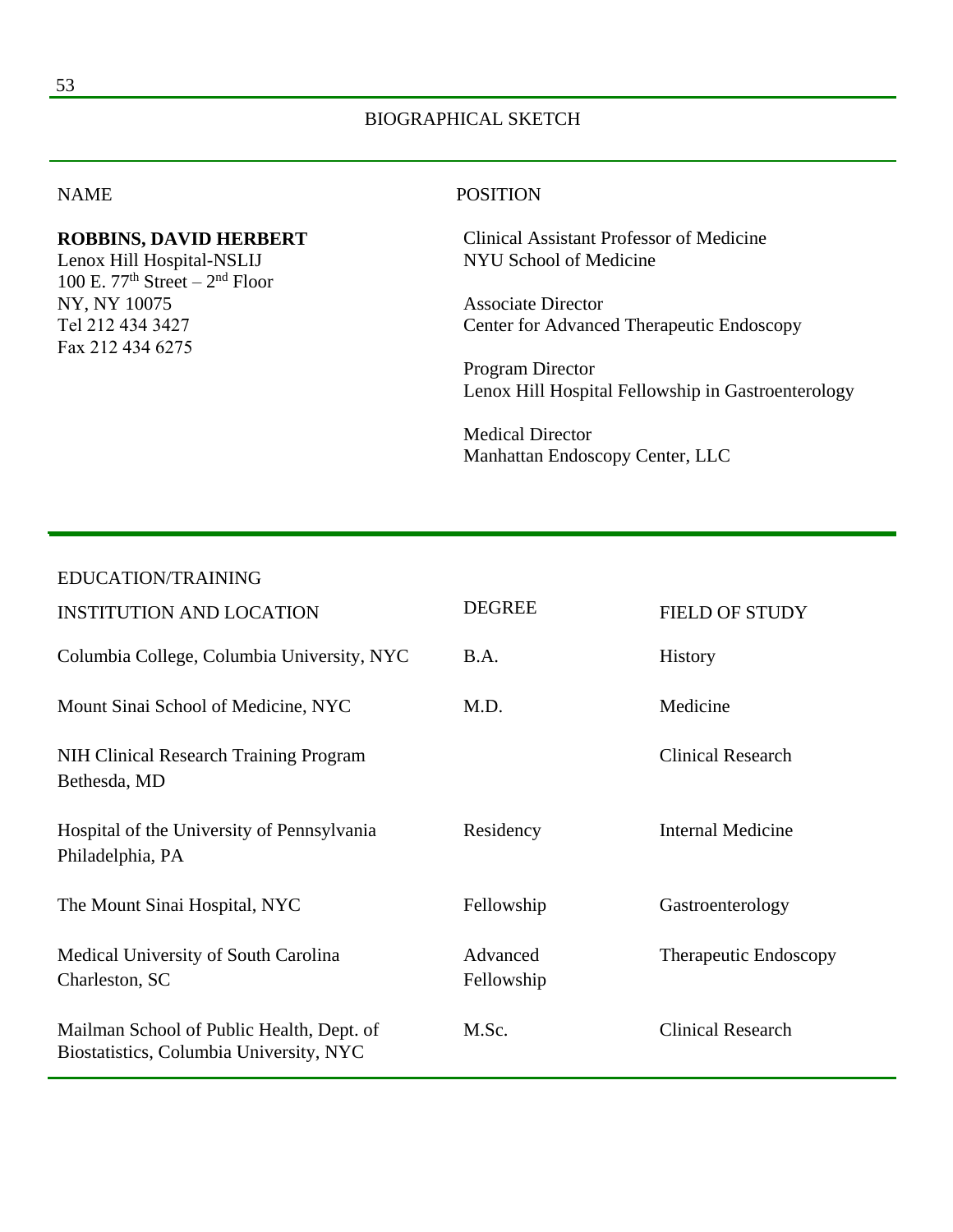### **A. Positions, Professional Memberships, Certifications, and Honors**

### **Clinical Positions**

2005-2008 Assistant Professor of Medicine, Albert Einstein College of Medicine, NY Attending, Division of Digestive Diseases, Department of Medicine Director, Endoscopic Ultrasound, Beth Israel Medical Center, NY, NY

### **Research Positions**

1997-1998 Research Fellow, National Cancer Institute, Bethesda, MD Laboratory of Molecular Biology; Clinical Immunotherapy Unit

### **International Academic Activities**

2010 ASGE Endoscopy Professor/Ambassador, Cairo, Egypt

### **National Academic Activities**

- 2002-2013 Reviewer, *Gastrointestinal Endoscopy*
- 2004-2006 Committee member, Public Relations, ASGE
- 2005-2008 Editorial board, *Evidenced-Based Gastroenterology*
- 2006-2008 Committee member, Web Editorial Board, ASGE
- 2007-present Course director, EUS: Live from NYC!
- 2008-2010 Guest reviewer, *Journal of Pancreas*
- 2009-2010 Guest reviewer, *Digestive Diseases & Sciences*
- 2011- Assistant editor, *Gastrointestinal Endoscopy*
- 2011- Committee member, Quality Assurance, ASGE
- 2012- Advisory Board, Gastroenterology and Endoscopy News
- 2013- Course director, ASGE Endoscopy Unit Recognition Program
	- Cities: Nashville, Las Vegas, Washington, DC, NY, Chicago, San Francisco
- 2013 Webinar Host, ASGE: "Why Quality? Why Now? Why EURP?"
- 2013 Course faculty, Orlando Live EUS 2013, Florida Hospital
- 2013 Course faculty, ACG Hands-on Workshop: Emerging Technologies and Colonoscopic Imaging

# **Local Academic Activities**

2006-2008 Teaching Attending, BIMC Medical House Staff 2006-2008 Preceptor, 3rd year medical students, Albert Einstein College of Medicine 2006-2008 Chair, GI Endoscopy-Pathology Conference 2006 Moderator, NYSGE Fellows Intra-city Endoscopy Competition 2007-2008 Faculty, Practical Issues in Thoracic Oncology, NYC 2007- EUS Satellite Co-Director, NYSGE 34th Annual New York Course 2009 Course Director, NYSGE 33rd Annual New York Course

## **Professional Memberships & Honorary Fellowships**

1999-2010 Associate Fellow, New York Academy of Medicine 2001- New York Society for Gastrointestinal Endoscopy 2011- Fellow, American Society for Gastrointestinal Endoscopy (Hon.) 2013- Fellow, American Gastroenterological Association (Hon.) 2013- Fellow, American College of Gastroenterology (Hon.)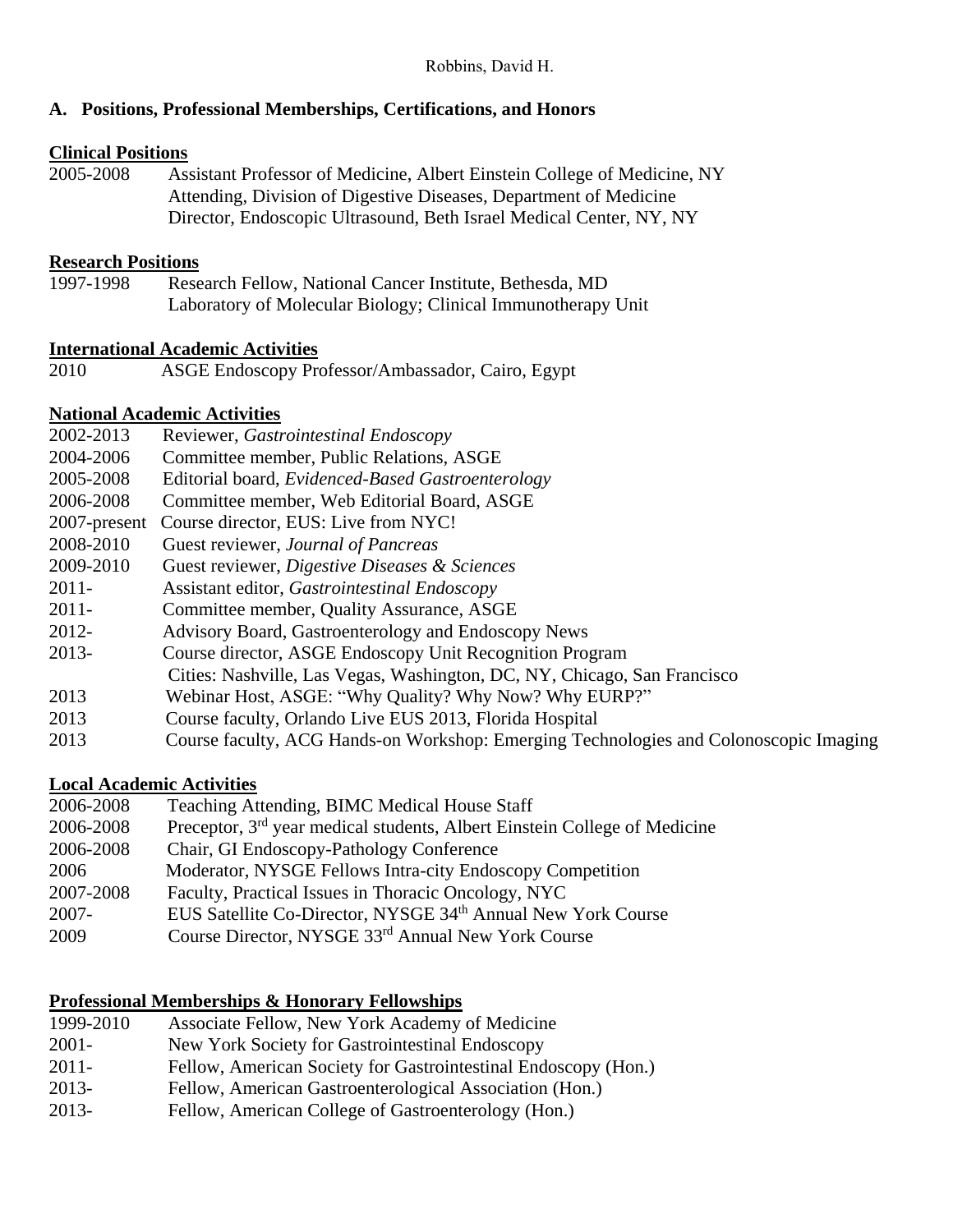# **Board Certifications & Licensure**

| Diplomate  | American Board of Internal Medicine (Internal Medicine (2013), Gastroenterology (2015)) |
|------------|-----------------------------------------------------------------------------------------|
| Registered | NCI/FDA Investigator (#40888)                                                           |
| Certified  | AHA Advanced Cardiac Life Support (ACLS & BLS)                                          |

## **Invited Talks**

| 2004  | Ground Rounds, Gastroenterology, Univ of Utah, "Molecular Diagnostics and EUS"               |
|-------|----------------------------------------------------------------------------------------------|
| 2005  | Grand Rounds, Gastroenterology, Beth Israel Med Ctr, NYC "EUS for Cancer Staging"            |
| 2005  | Grand Rounds, Gastroenterology, St. Vincent Med Center, NYC "EUS for GI Cancer"              |
| 2005  | Grand Rounds, Pulmonary Medicine, BIMC "EUS for Lung Cancer Staging"                         |
| 2005  | New York Society for GI Endoscopy, "Point-Counterpoint: EUS-FNA for Pancreatic Cysts?"       |
| 2005  | Grand Rounds, Radiation Oncology, BIMC, NYC "EUS: Minimally invasive cancer staging"         |
| 2006  | GI Tumor Board, Kings Highway Hospital, NY, "EUS for Rectal Cancer Staging"                  |
| 2006  | Grand Rounds, Dept. of Medicine, BIMC, NY "GI Cancer 2006 – Update for the Internist"        |
| 2006  | Grand Rounds, Dept. of Medicine, Kings Hway Hospital, NY "GI Cancer: Where we going?"        |
| 2006  | Grand Rounds, Gastroenterology, Long Island College Hospital, "Pancreatic Cysts"             |
| 2006  | International CME, Continuum Cancer Center, NYC "Lung Cancer Management: Role of EUS"        |
| 2006  | Grand Rounds, Division for Primary Care, Mount Sinai Hospital, NY "GI Cancer and the PCP"    |
| 2006  | Grand Rounds, Gastroenterology, Roosevelt Hospital, NY, "EUS: Applications in GI"            |
| 2006  | Noon Conference, Department of Medicine, Beth Israel, NY, "How to Give a Talk"               |
| 2006  | Grand Rounds, Department of Surgery, St. Vincent's Med Ctr, "EUS: A primer for the surgeon"  |
| 2006  | CPC, Department of Medicine, Beth Israel, NY, "Palpable purpura, renal failure, GI bleeding" |
| 2006  | Department of Radiology, BIMC, NY "How EUS can help your practice"                           |
| 2006  | Grand Rounds, Department of Medicine, St. Vincent's Medical Center, NY "GI Cancer 2006"      |
| 2006  | Speaker, "GI Cancer Update: Role of EUS and early detection," Continuum Cancer Centers       |
| 2006  | Grand Rounds, Dept. of Medicine, Long Island College Hospital, "What's new in EUS"           |
| 2007  | Speaker, Thoracic Oncology: A Case-Based Primer for the Clinician, Continuum Cancer Centers  |
| 2007  | Grand Rounds, Dept. of OB-GYN, BIMC: "GI Cancer 2007: What's OBGYN got to do with it?"       |
| 2007  | Grand Rounds, Dept. of Medicine, Bronx-Lebanon Hospital "GI Cancer 2007"                     |
| 2008  | Grand Rounds, Dept. of Medicine, Valley Hospital, NJ "GI Cancer 2008"                        |
| 2008  | NYSGE Seminar on Pancreatico-biliary Disease "EUS: Where have you been all my life?"         |
| 2008  | Grand Rounds, Medicine, Kings Highway Medical Center, "All that's new in GI oncology"        |
| 2008  | Grand Rounds, Medicine, Long Island College Hospital, "Endo-oncology 2008"                   |
| 2009  | Grand Rounds, Oncology, "Endoscopy and You" Lenox Hill Hospital, 2009                        |
| 2009  | Grand Rounds, Division of Gastroenterology, St. Lukes-Roosevelt Hospital                     |
| 2009  | Long Island Gastroenterology Association "GISTs: What the Gastroenterologist Needs to        |
| Know" |                                                                                              |
| 2010  | Grand Rounds, Oncology, "The Gist on Gists" Lenox Hill Hospital, 2009                        |
| 2010  | NYSGE 34th Annual Course "Therapeutic EUS"                                                   |
| 2011  | Grand Rounds, Division of Digestive Diseases, Beth Israel Medical Center "The Future of EUS" |
| 2011  | Grand Rounds, Division of Digestive Diseases, St. Lukes-Roosevelt "What EUS can do for       |
| You"  |                                                                                              |
| 2011  | GI Teaching Day, Vassar Brothers Hospital, NY "Prebiotics and Probiotics"                    |
| 2011  | NYSGE 35 <sup>th</sup> Annual Course "Maximizing returns: EUS in your practice"              |
| 2012  | Grand Rounds, Division of Digestive Diseases, St. Lukes-Roosevelt "EUS: Maximal Returns"     |
| 2013  | Grand Rounds, Dept. of Medicine, Metropolitan Hospital, NY "Quality in Endoscopy"            |
| 2013  | Grand Rounds, Div. of GI, Roosevelt Hosp., NY: "GIST: Multidisciplinary management"          |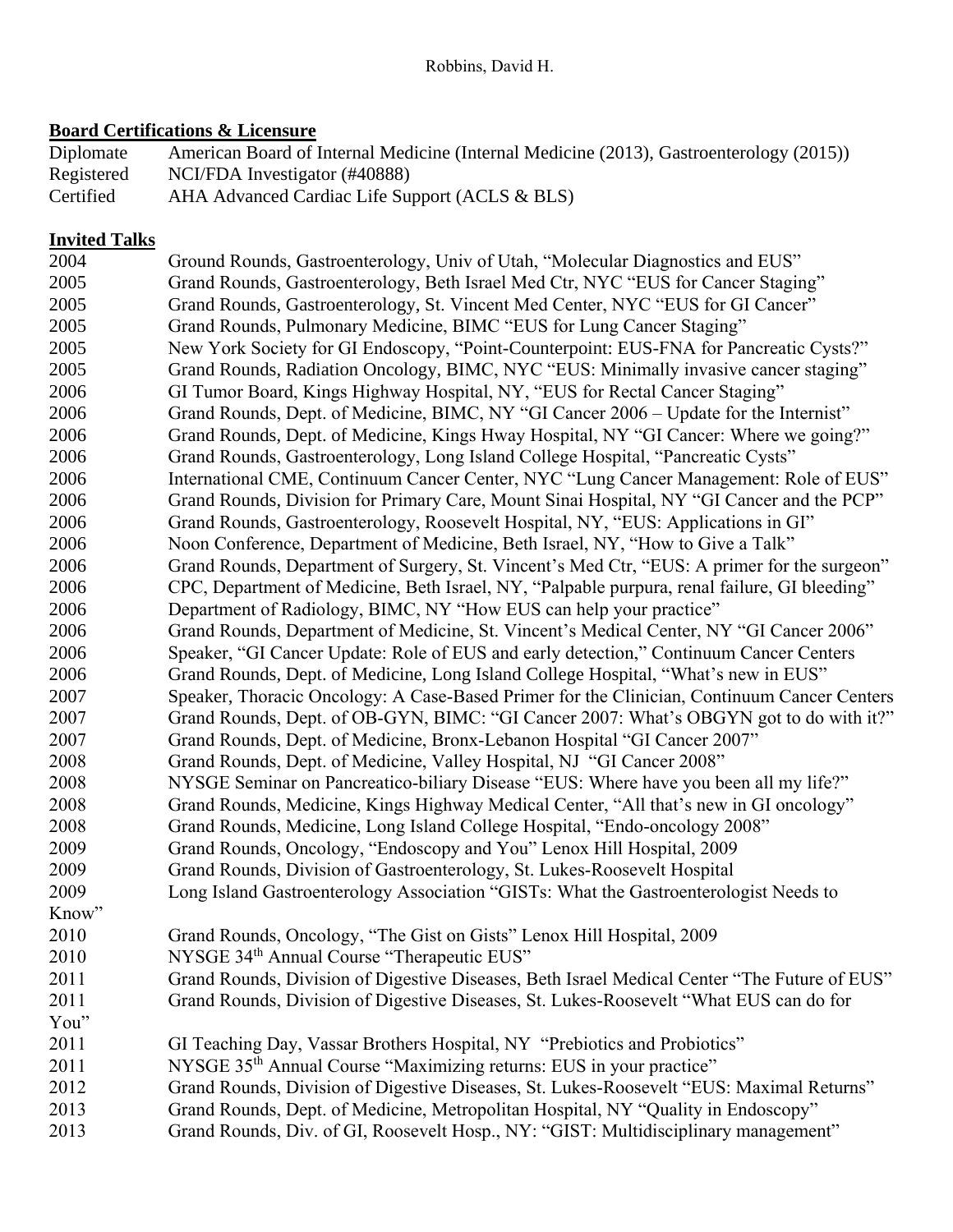- 2013 NYSGE seminar, "Innovations and Emerging Issues in Colon Cancer and Endoscopy"
- 2014  $6<sup>th</sup>$  Annual Ambulatory Endoscopy in Canada, "Quality and the evolution of ASCs"

## **Honors and Awards**

| 1997 | Medical Student Research Day Award, Mount Sinai School of Medicine    |
|------|-----------------------------------------------------------------------|
| 1998 | Alpha Omega Alpha Medical Honor Society                               |
| 1998 | Seymour Kaplan Academic Scholarship, Mount Sinai School of Medicine   |
| 1998 | Distinction in Research, Mount Sinai School of Medicine               |
| 2001 | Wyeth-Ayerst/AGA Resident Reporter DDW Scholarship, Atlanta, GA       |
| 2003 | NIH National Research Service Award (NIH T32 #DK07792-01)             |
| 2003 | NIH Clinical Research Loan Repayment Award (2003-2005)                |
| 2004 | Selected participant, AGA Academic Skills Workshop, Washington, DC    |
| 2004 | Selected participant, ACG Fellows Conference, Phoenix, Arizona        |
| 2005 | <b>ASGE Young Investigator Award</b>                                  |
| 2005 | Selected participant, ACG/NACGF Conference, Orlando, FL               |
| 2008 | <b>Outstanding Endoscopy Mentor Award, Beth Israel Medical Center</b> |
| 2010 | Distinguished Service, ASGE Cairo Ambassador                          |
| 2014 | New York Magazine and Castle Connolly 'Top Doctor' recognition        |

## **B. Publications, Book Chapters, Editorials and Publicity**

### **Publications**

- 1. Kreitman, R.J., Wilson, W.H., **Robbins, D.H.,** Margulies, I., Stetler-Stevenson, M., Waldmann, T.A., Pastan, I.: Responses in Refractory Hairy Cell Leukemia to a Recombinant Immunotoxin. Blood, Vol. 94. No. 10 (Nov. 15): 3340-3348, 1999.
- 2. **David H. Robbins**, Inger Marguiles, Maryalice Stetler-Stevenson, Ira Pastan, Robert Kreitman: Hairy Cell Leukemia, A B-cell Neoplasm Which is Particularly Sensitive to the Cytotoxic Effect of Anti-Tac(Fv)-PE38. Clin. Ca. Res., Vol. 6: 693-700, Feb. 2000.
- 3. S Ogita, **D Robbins**, L Harris, R Blum: Endoscopic Ultrasound Fine-Needle Aspiration in the Staging of non- Small Cell Lung Cancer: A Review. Oncology 20(11): p. 1419, Oct 1, 2006.
- 4. Y Chen, B Zheng, **D Robbins**, D Lewin, K Mikhitarian, A Graham, L Rumpp, W Gillanders, D Cole, X Lu, B Hoffman, M Mitas: Accurate Discrimination of Pancreatic Ductal Adenocarcinoma and Chronic Pancreatitis Using Multi-Marker Expression Data and Samples Obtained by Minimally Invasive FNA. Int J Cancer. 2007 Apr 1;120(7):1511-7.
- 5. Wong C, Kreditor M, Rorat E, **Robbins D**: Multiple Pancreatic Metastases 17 Years in the Making: An EUS-guided Diagnosis. Practical Gastro, Accepted for publication.
- 6. T Kothari, **Robbins D**: Acute purulent erosive appendicitis diagnosed during colonoscopy. Dig Endosc. 2012 Jul;24(4):292.
- 7. Jonathan M. Buscaglia, Satish Nagula, Vijay Jayaraman, **David H. Robbins**, Deepak Vadada, Seth A. Gross, Christopher J. DiMaio, Shireen Pais, Kal Patel, Divyesh V. Sejpal, Michelle K. Kim: Diagnostic yield and safety of jumbo biopsy forceps in patients with subepithelial lesions of the upper and lower GI tract. Gastrointestinal Endosc 2012 Jun;75(6):1147-52.
- 8. Christopher J DiMaio, Jonathan M Buscaglia, Seth A Gross, Harry R Aslanian, Adam J Goodman, Sammy Ho, Michelle K Kim, Shireen Pais, Felice Schnoll-Sussman, Amrita Sethi, Uzma D Siddiqui, **David H Robbins**, Douglas G Adler and Satish Nagula: Practice patterns in FNA technique: A survey analysis. World J Gastrointest Endosc 6(10):499-505. Published online 2014 October 16. doi: 10.4253/wjge.v6.i10.499.

## **Abstracts**

1. **Robbins DH**, Vega DH, Hannon E, Lu Y, Chen A, Manasia A, Leibowitz A, Benjamin E.: In vivo effects of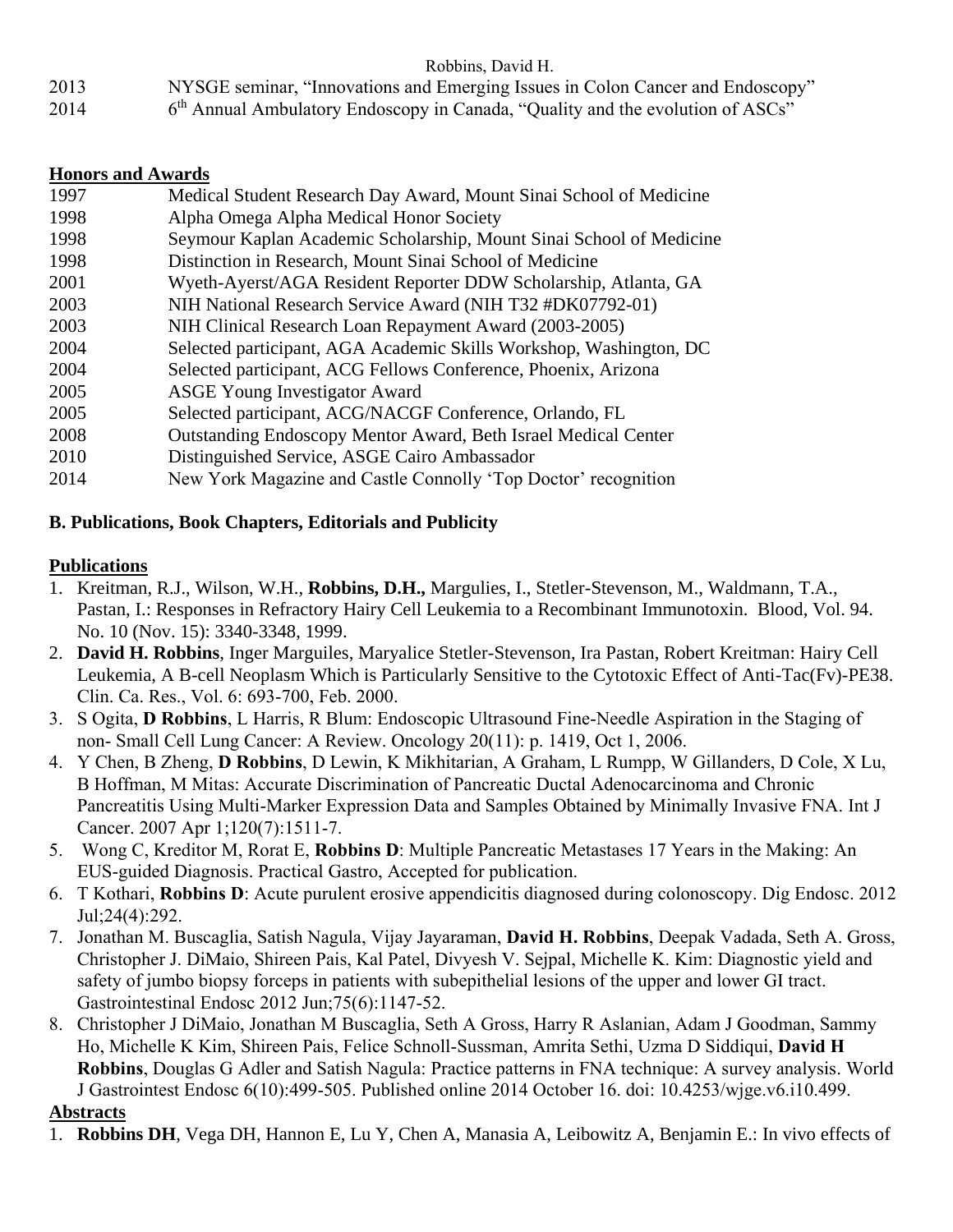insulin-like growth factor-I on intestinal glucose metabolism in a rat model of mesenteric ischemia. Crit Care Med;24:A85, 1995. **Oral presentation.**

- 2. Shinnar M, Fallon JT, Wehrli S, **Robbins D**, Levin M, Fuster V.: Diffusion weighted MRI better characterizes atherosclerotic plaque and thrombus. Circulation;94(suppl.):I-345, 1996.
- 3. **Robbins DH**, Guarino L, Manasia A, Hannon E, Lu Y, Kazlow D, Eliazo P, Oropello J, Leibowitz A, Stein J, Benjamin E.: The effect of insulin-like growth factor-I on survival in a rat model of cecal ligation and puncture-induced sepsis. Crit Care Med 25:A38, 1997.
- 4. I.M. Fiel, **Robbins D.H**., N. Harpaz: Pseudomembranous variant of collagenous colitis. U.S. & Canadian Academy of Pathology, No. 532, 2003*.*
- 5*.* **Robbins DH**, Ferguson B, Hoffman B, Hawes R: Evaluation of a prototype dual transducer radial echoendoscope. Gastrointest Endosc 59(5): pAB221, 2004.
- 6. **Robbins DH**, Hoffman B: Control of traumatic chylothorax with EUS-guided thoracic duct injection sclerotherapy. Gastrointest Endosc 59(5): pAB212, 2004.
- 7. Michael Mitas, Kaidi Mikhitarian, **David H. Robbins**, Angela Collier, Peter King, David Cole, William E. Gillanders, Brenda Hoffman: Real-time RT-PCR cluster analysis from a 2-gene marker panel allows for potential molecular diagnosis of esophageal adenocarcinoma. Presented at DDW 2004.
- 8. **DH Robbins**, I Mainie, R Hoda, M Wallace, R Hawes, B Hoffman: EUS-guided FNA of lung masses remote from the esophagus. Digestive Endoscopy 16(suppl.):A60, 2004. **Oral presentation.**
- 9. **DH Robbins**, Yian Chen, Kaidi Mikhitarian, David J. Cole, William E. Gillanders, Michael C. Mitas, and Brenda J. Hoffman: Identification of molecular markers that discriminate between pancreatic ductal adenocarcinoma and chronic focal pancreatitis Using EUS-FNA and real-time RT-PCR. Gastrointest Endosc 61(5): pAB299, 2005*.* **Oral presentation**, ASGE Young Investigators Conference.
- 10. **D. Robbins**, E. Rorat, G. Sheridan, H. Bodenheimer, B. Wenig: Robotic telecytology and EUS-FNA (EUS 2006, Amsterdam, Holland)
- 11. E Glazer, V Golla, K Gopal, R Forman, **D Robbins**, H Bodenheimer: Endoscopic practice and surveillance outcomes for villous polyps. Gastrointest Endosc 63(5):pAB208, 2006.
- 12. R Kaplan, **D Robbins**, J Romagnuolo, R Hawes, B Hoffman: The use of a linear ultrasound bronchoscope for transesophageal staging of lung and esophageal tumors Gastrointest Endosc 63(5):pAB265, 2006.
- 13. G Narasimhan, P Benias, A Awad, E Jimenez, **D Robbins**, H Bodenheimer, A Min: Gastric outle obstruction secondary to breast cancer metastasis. Accepted, American College of Gastroenterology, October 2006.
- 14. G Narasimhan, A Awad, K Bednarek, S Cohen, J Siegel, **D Robbins**: EUS-guided foreign body extraction. Accepted, American College of Gastroenterology, October 2006.
- 15. M Lipp, O Pagovich, **D Robbins**: First use of the Evolution™ esophageal stent in the United States. Presented at ACG, 2008.
- 16. D. Hudesman, **D Robbins**: Pancreatic Cyst and Cancer Risk: Does Size Matter? Does DNA? Presented at ACG, 2009.
- 17. A Raizner, K Matthes, A Goodman, S Ho, **D Robbins**, S Stavropoulos, F Gress, W Guthrie, Y Lee: Evaluation of a novel EUS training simulator (EASIE-R) for teaching basic and advanced EUS: A prospective assessment of EUS skills using objective performance criteria. Gastrointest Endosc 71(5), AB296/T1511, 2010.
- 18. A Raizner, K Matthes, A Goodman, S Ho, **D Robbins**, S Stavropoulos, F Gress, W Guthrie, Y Lee: Evaluation of a new EUS simulator (EASIE-R) for teaching basic and advanced EUS. Gastrointest Endosc 71(5), AB296/T1512, 2010.
- 19. Sonpal N, Reddy B, Haber G, Aronoff J, **Robbins D**: Angiomyolipoma of the Rectum: A Rare Finding In An Even Rarer Location - Diagnosed with EUS. Accepted, ACG, 2010
- 20. Sonpal N, Reddy B, Haber G, Robbins D: Successful closure of a TE fistula using a metal stent. Accepted, ACG 2010
- 21. Satchi M, Strachan K, Smith E, **Robbins D**: Management of Gastrointestinal Bleeding with Heparin A Paradoxical Treatment Accepted, ACG, 2010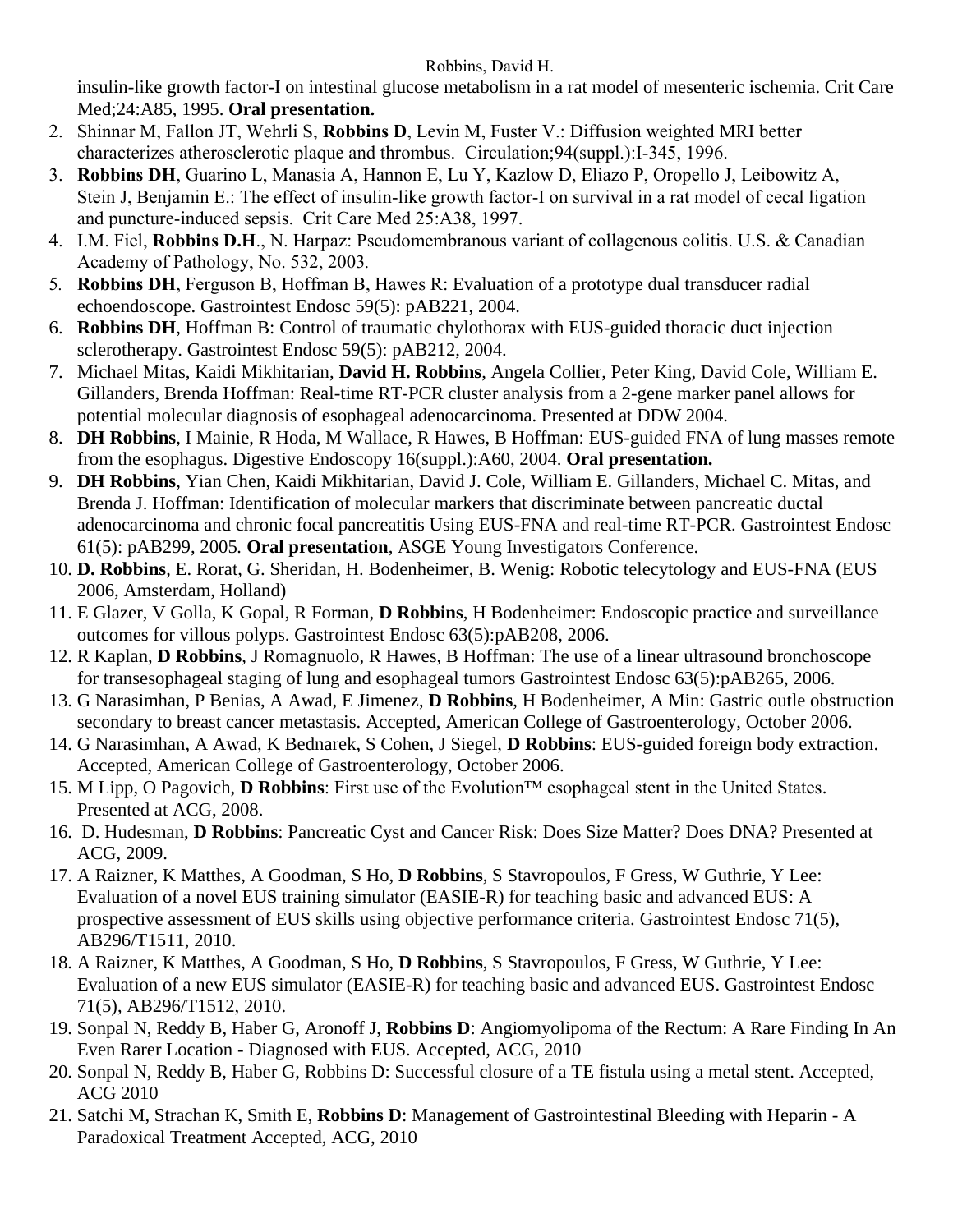- 22. Sonpal N, Reddy B, Shah S, Hudesman D, Haber G, **Robbins D**: A Multicenter Retrospective CEA and Genomic Analysis in 69 Patients with Pancreatic Cysts, Accepted, ACG, 2010.
- 23. **Robbins D**, Yu C, Haber G, Hudesman D: Clinical utility of intracystic DNA (PathFinder TG) in very small pancreatic cysts (accepted) for Digestive Disease Week®, Chicago, IL, May 7 - May 10, 2011.
- 24. Jayaraman V, Nagula S, Kim M, Patel K, **Robbins D**, Dimaio C, Pais S, Buscaglia J: Jumbo Biopsy Forceps, in Combination with EUS-FNA, Provide a Definitive Diagnosis in the Majority of Cases for Subepithelial Lesions of the Upper and Lower Gastrointestinal Tract (accepted) for Digestive Disease Week®, Chicago, IL, May 7 - May 10, 2011.
- 25. Niket Sonpal, Anish Mammen, **David H. Robbins.** Isotretinoin Rechallenge in a Patient with Inflammatory Bowel Disease. A Rare Finding Diagnosed by a Novel Modality. American College of Gastroenterology Annual Conference, Las Vegas, NV, October 2012. Am J Gastroenterol 107: S1-S888
- 26. Joseph Marsano, Demetrios Tzimas, Matthew McKinley, **David H. Robbins**, Anish Mammen, Edward Sun, Priyanka Chugh, Farid Razavi, Nazia Hasan, Jonathan Buscaglia, Juan Carlos Bucobo, Satish Nagula, Adam J. Goodman, Mark Pochapin, Seth A. Gross: EndoCuff Assisted Colonoscopy Increases Adenoma Detection Rates: A Multi-Center Study. Tu1465 p.422 DDW, 2014
- 27. Satish Nagula, Kamron Pourmand, Harry R. Aslanian, Juan Carlos Bucobo, Tamas A. Gonda, Susana Gonzalez, Adam J. Goodman, Seth A. Gross, Sammy Ho, Christopher J. DiMaio4, Michelle K. Kim4, Mitchell L. Liverant4, Shireen A. Pais7, John M. Poneros3, **David H. Robbins**, Felice Schnoll-Sussman, Amrita Sethi, Jonathan Buscaglia: Comparing the performance of EUS-Fine Needle Aspiration and EUS-Fine Needle Biopsy: A Multicenter, Randomized Clinical Trial. Mo1392 p. 362 DDW, 2014.
- 28. Mammen A, Taunk R, **Robbins D**: Fellows in the Ambulatory Surgical Center: Impact on Quality, Efficiency, and Training; Accepted ACG, October 2014.

## **Chapters**

- 1. **David H. Robbins**, Steven H. Itzkowitz: The Molecular and Genetic Basis of Colon Cancer. Med Clin North Am 2002 Nov;86(6):1467-95.
- 2. **David H. Robbins**, Nadeem Hussain, Brenda Hoffman: Applications and Techniques in Colorectal Endosonography. Techniques in Gastrointestinal Endoscopy, Vol. 5(4): 172-177, October 2003.
- 3. **David H. Robbins**, Rebecca Stalek, Henry Bodenheimer: Requesting a consultation. Questions Patients Need to Ask – Getting the Best Healthcare. Ed. David Shulkin, Xlibris, 2008.
- 4**. David H. Robbins**, Mohammed Eloubeidi: EUS: Applications in the Mediastinum, in Endoscopic Ultrasonography by Frank Gress et al, Wiley-Blackwell, 2009.
- 5. **David H. Robbins**, Babitha Reddy, Mohammed Eloubeidi: Mediastinal EUS, in Endoscopic Ultrasound by Vanessa Shami and Michel Kahaleh, Humana Press, 2010.
- 6. **David H. Robbins**, Mohammed Eloubeidi: Atlas of EUS: Applications in the Mediastinum, in Endoscopic Ultrasonography by Frank Gress et al,Wiley-Blackwell, 2011.

# **Editorials**

- 1. **Robbins DH**, Hoffman B: Hindsight is not 20/20: a Cautionary Tale in Pancreatic Cancer. Endoscopy; Vol. 36(5):453-54, 2004.
- 2. **Robbins DH**: Snare trumps scalpel for the adenoma-like DALM: It's no longer a 4 letter word. Evidence-Based Gastroenterology; 6(1):20-21, 2005.
- 4. **Robbins DH**: Parasitic panacea? *T. Suis* for Ulcerative Colitis. Evidence-Based Gastroenterology; 6(3):66- 67, 2005.
- 5. **Robbins DH**: One stop pre-op shop for pancreatic cancer? Is there a best buy? Evidence-Based Gastroenterology; 7(4):93-94, 2006.
- 6. **Robbins DH**: Depressed polyps and the happy endoscopist: Is the world flat? Evidence-Based Gastroenterology; 9(3):45-48, 2008.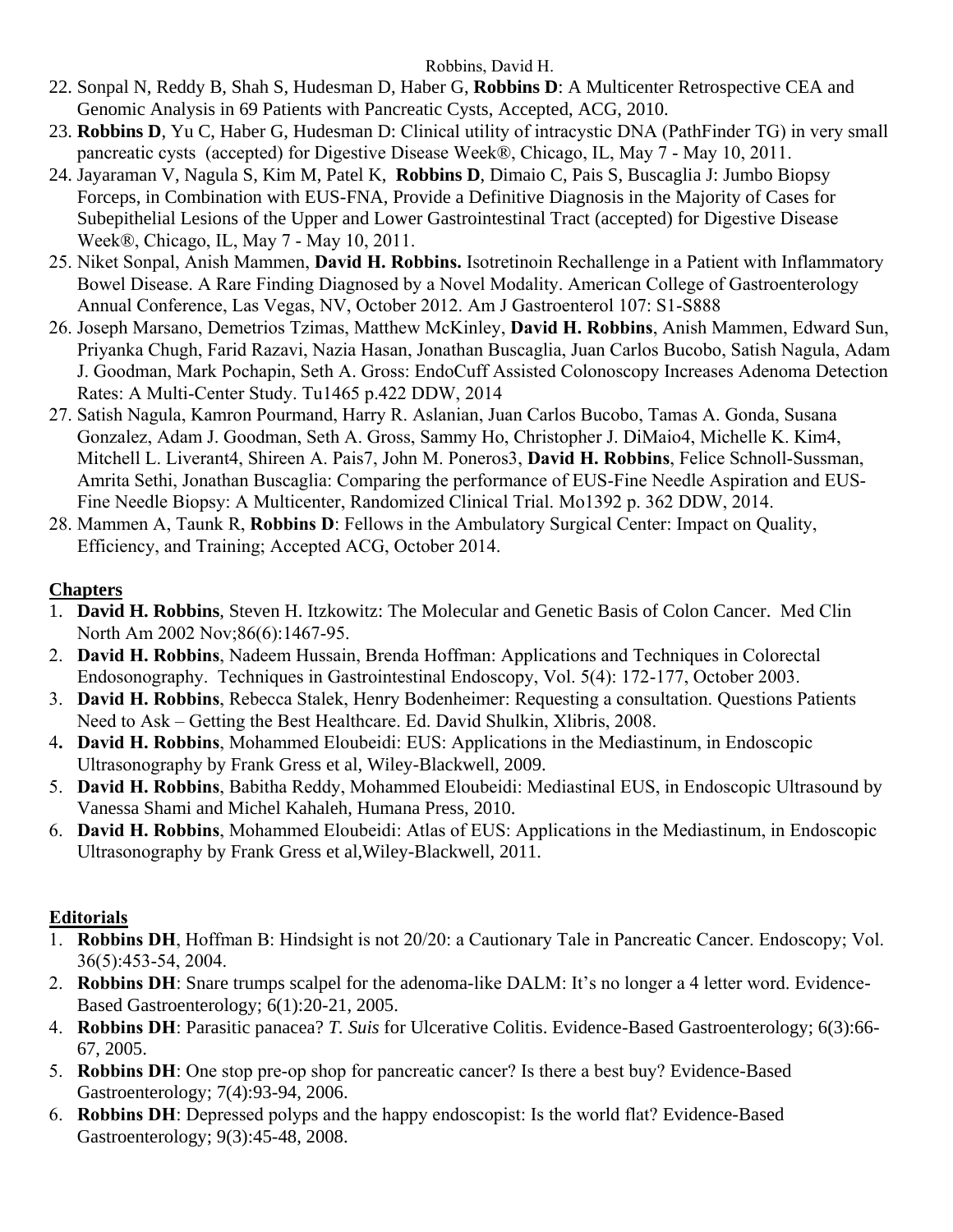7. **Robbins DH**: Unsedated colonoscopy: just add water?" Gastrointest Endosc, 2010.

## **Focal Points (published in Gastrointestinal Endoscopy)**

- 1. A case of esophageal ulcer caused by alendronate sodium tablets, May 2011
- 2. Obstructive jaundice caused by grenade splinter migration, June 2011
- 3. Duodenal stent placement: a tale of two halves, July 2011
- 4. An unusual EUS finding of a gastric extraluminal compression, August 2011
- 5. A case of gastric aberrant pancreas diagnosed with EUS-guided FNA, August 2011
- 6. Biliary leiomyoma diagnosed by Spyglass cholangioscopy (with video), August 2011
- 7. Biliary stent migration with colonic perforation: a very rare complication and the lesson that should be learned from it, October 2011
- 8. Carcinoid of the minor duodenal papilla causing upper GI bleeding, November 2011
- 9. Gastric perforation caused by a pancreatic pseudocyst, December 2011
- 10. Squamous cell carcinoma complicating chronic ulcerative colitis, January 2012
- 11. Unusual presentation of MALT lymphoma as diffuse gastric erythema
- 12. Weck clip migration into the rectum, February 2012
- 13. 3-dimensional endoscopic optical coherence tomography imaging of cervical inlet patch, March 2012
- 14. A rare cause of hematemesis: gastric metastases from renal cell carcinoma, April 2012
- 15. Diagnosis of Whipple's disease by EUS-FNA and endoscopic biopsy at the same procedure, April 2012
- 16. Therapeutic challenge of ERCP for biliary decompression in a patient with ADPKD and PLD and pancreaticoduodenectomy anatomy, April 2012
- 17. Oncocytic intraductal papillary mucinous neoplasm with carcinomatous degeneration, April 2012
- 18. Hepatobiliary cystadenoma of the liver prolapsing into the extrahepatic bile duct (with video), May 2012
- 19. Duodenal perforation due to plastic stent migration successfully treated by endoscopy, June 2012
- 20. Gastric lymphoepithelioma-like carcinoma mimicking a SEL treated by ESD, August 2012
- 21. Pleural effusion caused by a pancreatic pleural fistula, August 2012
- 22. A case of celiac artery dissection diagnosed with EUS, August 2012
- 23. Biliary stent with a tied suture! September 2012
- 24. Endoscopic diagnosis of endovascular filter migration, October 2012
- 25. Use of an endobronchial US endoscope in a nearly obstructing esophageal tumor, November 2012
- 26. Ectopic spleen presenting as a gastric submucosal tumor,, November 2012
- 27. Pancreatitis from stone impaction of the minor duct in the setting of pancreas divisum, November 2012
- 28. Total gastrectomy complicated by esophageal fistula: rescue by over-the-scope clip, March 2013
- 29. EUS-guided rendezvous pancreaticogastrostomy in a patient with central pancreatectomy, March 2013
- 30. Intrapapillary mucinous tumor of the pancreas (with video), March 2013
- 31. An unusual double-balloon enteroscopy finding: duodenal perforation by an IVC filter, April 2013
- 32. Vanishing rectal subepithelial mass, April 2013
- 33. Endoscopic removal of a bullet after mediastinum gunshot injury, June 2013.
- 34. Total Necrosis of Rapid Growing Hilar Cholangiocarcinoma, June 2013.
- 35. A case of primary pancreatic Burkitt lymphoma diagnosed by EUS-guided fine-needle aspiration, 6/13.
- 36. Gastric Carcinoma with Lymphoid Stroma Resembling a Hypoehoic Submucosal Tumor, 7/13.
- 37. Perivascular Epithelioid Cell Tumor: An Unusual Pancreatic Mass Diagnosed by EUS-FNA, 7/13.
- 38. Endoscopic submucosal dissection for primary malignant esophageal melanoma (with videos), 8/13.
- 39. Acute pancreatitis complicated by an abdominal mass, 9/13.
- 40. Pulmonary embolism diagnosed with EUS on a patient with adenocarcinoma of the pancreas, 9/13.
- 41. Incidentally discovered left atrial thrombus during EUS, 9/13.
- 42. Severe Laceration in a PEJ Placement Resolved with Over-the-Scope Clips, 11/13.